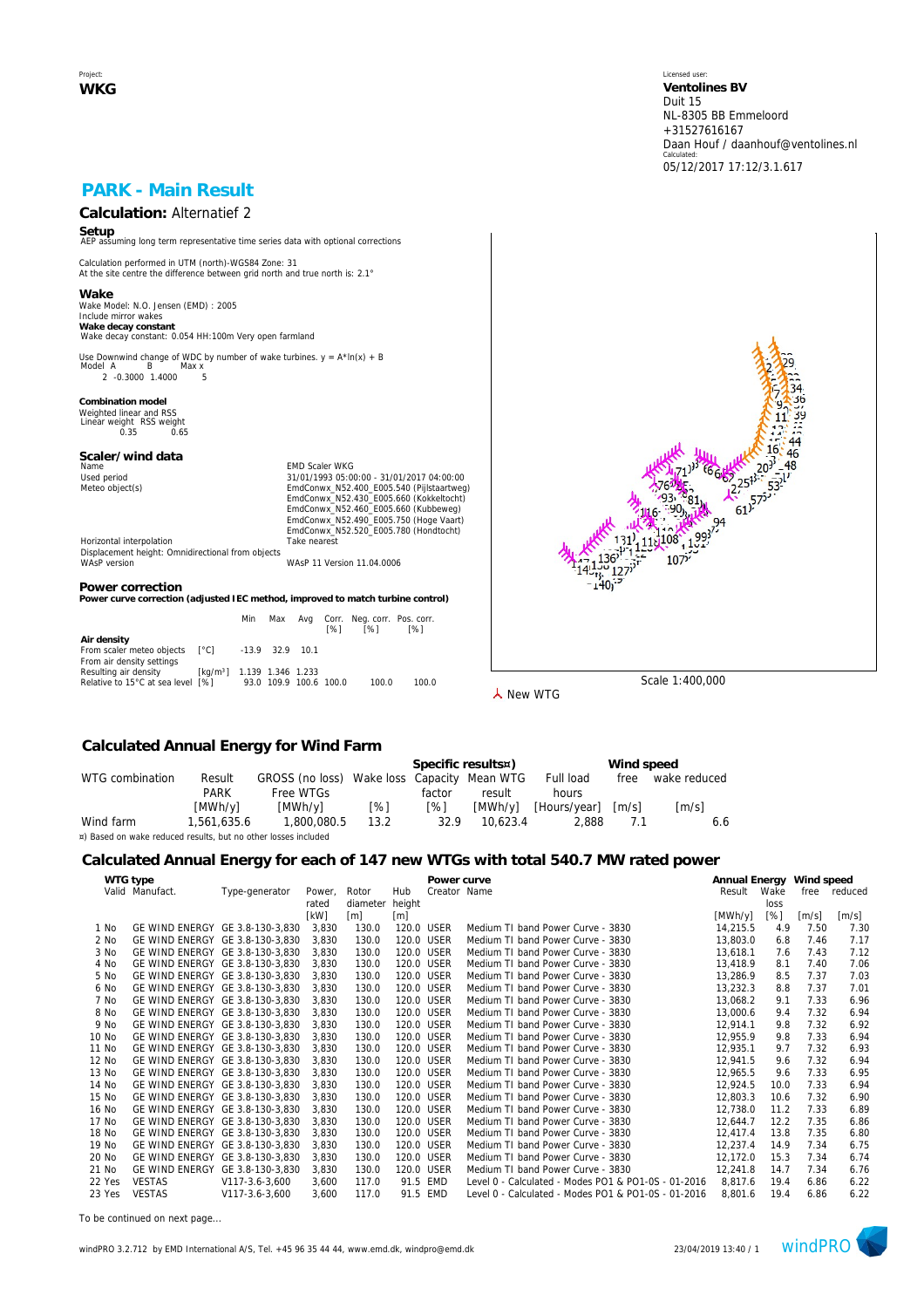#### Licensed user: **Ventolines BV**  Duit 15 NL-8305 BB Emmeloord +31527616167 Daan Houf / daanhouf@ventolines.nl Calculated: 05/12/2017 17:12/3.1.617

## **PARK - Main Result Calculation:** Alternatief 2

|                  | continued from previous page                                       |                                  |                 |                          |     |                          |                                                                                                            |                          |              |              |              |
|------------------|--------------------------------------------------------------------|----------------------------------|-----------------|--------------------------|-----|--------------------------|------------------------------------------------------------------------------------------------------------|--------------------------|--------------|--------------|--------------|
|                  | WTG type                                                           |                                  |                 |                          |     | Power curve              |                                                                                                            | Annual Energy Wind speed |              |              |              |
|                  | Valid Manufact.                                                    | Type-generator                   | Power,<br>rated | Rotor<br>diameter height | Hub | Creator Name             |                                                                                                            | Result                   | Wake<br>loss | free         | reduced      |
|                  |                                                                    |                                  | [kW]            | [m]                      | [m] |                          |                                                                                                            | [MWh/y]                  | [%]          | [m/s]        | [m/s]        |
| 24 Yes           | <b>VESTAS</b>                                                      | V117-3.6-3,600                   | 3,600           | 117.0                    |     | 91.5 EMD                 | Level 0 - Calculated - Modes PO1 & PO1-0S - 01-2016                                                        | 8,864.9                  | 19.2         | 6.87         | 6.24         |
| 25 Yes           | <b>VESTAS</b>                                                      | V117-3.6-3,600                   | 3,600           | 117.0                    |     | 91.5 EMD                 | Level 0 - Calculated - Modes PO1 & PO1-0S - 01-2016                                                        | 8,949.2                  | 18.4         | 6.87         | 6.27         |
| 26 Yes<br>27 Yes | <b>VESTAS</b><br><b>VESTAS</b>                                     | V117-3.6-3,600<br>V117-3.6-3,600 | 3,600<br>3,600  | 117.0<br>117.0           |     | 91.5 EMD<br>91.5 EMD     | Level 0 - Calculated - Modes PO1 & PO1-0S - 01-2016<br>Level 0 - Calculated - Modes PO1 & PO1-0S - 01-2016 | 9,046.2<br>9,580.8       | 17.3<br>11.4 | 6.86<br>6.83 | 6.30<br>6.45 |
| 28 No            | GE WIND ENERGY GE 3.8-130-3,830                                    |                                  | 3,830           | 130.0                    |     | 120.0 USER               | Medium TI band Power Curve - 3830                                                                          | 14,129.4                 | 6.6          | 7.55         | 7.28         |
| 29 No            | GE WIND ENERGY GE 3.8-130-3,830                                    |                                  | 3,830           | 130.0                    |     | 120.0 USER               | Medium TI band Power Curve - 3830                                                                          | 13,667.1                 | 8.7          | 7.51         | 7.15         |
| 30 No            | GE WIND ENERGY GE 3.8-130-3,830                                    |                                  | 3,830           | 130.0                    |     | 120.0 USER               | Medium TI band Power Curve - 3830                                                                          | 13,403.0                 | 9.6          | 7.47         | 7.07         |
| 31 No            | GE WIND ENERGY GE 3.8-130-3,830                                    |                                  | 3,830           | 130.0                    |     | 120.0 USER               | Medium TI band Power Curve - 3830                                                                          | 13,245.1                 | 10.2         | 7.44         | 7.03         |
| 32 No<br>33 No   | GE WIND ENERGY GE 3.8-130-3,830<br>GE WIND ENERGY GE 3.8-130-3,830 |                                  | 3,830<br>3,830  | 130.0<br>130.0           |     | 120.0 USER<br>120.0 USER | Medium TI band Power Curve - 3830<br>Medium TI band Power Curve - 3830                                     | 13,094.6<br>12.897.4     | 10.6<br>11.1 | 7.41<br>7.37 | 6.98<br>6.93 |
| 34 No            | GE WIND ENERGY GE 3.8-130-3,830                                    |                                  | 3,830           | 130.0                    |     | 120.0 USER               | Medium TI band Power Curve - 3830                                                                          | 12,919.8                 | 11.2         | 7.39         | 6.93         |
| 35 No            | GE WIND ENERGY GE 3.8-130-3,830                                    |                                  | 3,830           | 130.0                    |     | 120.0 USER               | Medium TI band Power Curve - 3830                                                                          | 12,923.7                 | 11.3         | 7.39         | 6.93         |
| 36 No            | GE WIND ENERGY GE 3.8-130-3,830                                    |                                  | 3,830           | 130.0                    |     | 120.0 USER               | Medium TI band Power Curve - 3830                                                                          | 12.916.5                 | 11.3         | 7.39         | 6.93         |
| 37 No            | GE WIND ENERGY GE 3.8-130-3,830                                    |                                  | 3,830           | 130.0                    |     | 120.0 USER               | Medium TI band Power Curve - 3830                                                                          | 12,923.4                 | 11.1         | 7.38         | 6.93         |
| 38 No<br>39 No   | GE WIND ENERGY GE 3.8-130-3,830<br>GE WIND ENERGY GE 3.8-130-3,830 |                                  | 3,830<br>3,830  | 130.0<br>130.0           |     | 120.0 USER<br>120.0 USER | Medium TI band Power Curve - 3830<br>Medium TI band Power Curve - 3830                                     | 12,893.7<br>12,838.3     | 11.0<br>11.3 | 7.37<br>7.37 | 6.92<br>6.91 |
| 40 No            | GE WIND ENERGY GE 3.8-130-3,830                                    |                                  | 3,830           | 130.0                    |     | 120.0 USER               | Medium TI band Power Curve - 3830                                                                          | 12,732.7                 | 11.7         | 7.35         | 6.88         |
| 41 No            | GE WIND ENERGY GE 3.8-130-3,830                                    |                                  | 3,830           | 130.0                    |     | 120.0 USER               | Medium TI band Power Curve - 3830                                                                          | 12,831.9                 | 11.7         | 7.38         | 6.91         |
| 42 No            | GE WIND ENERGY GE 3.8-130-3,830                                    |                                  | 3,830           | 130.0                    |     | 120.0 USER               | Medium TI band Power Curve - 3830                                                                          | 12,836.5                 | 11.7         | 7.39         | 6.91         |
| 43 No            | GE WIND ENERGY GE 3.8-130-3,830                                    |                                  | 3,830           | 130.0                    |     | 120.0 USER               | Medium TI band Power Curve - 3830                                                                          | 12,823.5<br>12.900.7     | 11.5         | 7.37         | 6.91         |
| 44 No<br>45 No   | GE WIND ENERGY GE 3.8-130-3,830<br>GE WIND ENERGY GE 3.8-130-3,830 |                                  | 3,830<br>3,830  | 130.0<br>130.0           |     | 120.0 USER<br>120.0 USER | Medium TI band Power Curve - 3830<br>Medium TI band Power Curve - 3830                                     | 12,944.4                 | 11.1<br>11.0 | 7.38<br>7.39 | 6.93<br>6.94 |
| 46 No            | GE WIND ENERGY GE 3.8-130-3,830                                    |                                  | 3,830           | 130.0                    |     | 120.0 USER               | Medium TI band Power Curve - 3830                                                                          | 12,916.9                 | 11.0         | 7.38         | 6.93         |
| 47 No            | GE WIND ENERGY GE 3.8-130-3,830                                    |                                  | 3,830           | 130.0                    |     | 120.0 USER               | Medium TI band Power Curve - 3830                                                                          | 12,798.5                 | 11.5         | 7.37         | 6.90         |
| 48 No            | GE WIND ENERGY GE 3.8-130-3,830                                    |                                  | 3,830           | 130.0                    |     | 120.0 USER               | Medium TI band Power Curve - 3830                                                                          | 12,511.5                 | 13.7         | 7.37         | 6.82         |
| 49 No            | GE WIND ENERGY GE 3.8-130-3,830                                    |                                  | 3,830           | 130.0                    |     | 120.0 USER<br>120.0 USER | Medium TI band Power Curve - 3830                                                                          | 12,389.9<br>12,407.0     | 14.5         | 7.37<br>7.38 | 6.79         |
| 50 No<br>51 No   | GE WIND ENERGY GE 3.8-130-3,830<br>GE WIND ENERGY GE 3.8-130-3,830 |                                  | 3,830<br>3,830  | 130.0<br>130.0           |     | 120.0 USER               | Medium TI band Power Curve - 3830<br>Medium TI band Power Curve - 3830                                     | 12,422.0                 | 14.5<br>14.2 | 7.37         | 6.80<br>6.80 |
| 52 No            | GE WIND ENERGY GE 3.8-130-3,830                                    |                                  | 3,830           | 130.0                    |     | 120.0 USER               | Medium TI band Power Curve - 3830                                                                          | 12,460.9                 | 13.9         | 7.37         | 6.82         |
| 53 No            | GE WIND ENERGY GE 3.8-130-3,830                                    |                                  | 3,830           | 130.0                    |     | 120.0 USER               | Medium TI band Power Curve - 3830                                                                          | 12,516.4                 | 13.5         | 7.37         | 6.83         |
| 54 No            | GE WIND ENERGY GE 3.8-130-3,830                                    |                                  | 3,830           | 130.0                    |     | 120.0 USER               | Medium TI band Power Curve - 3830                                                                          | 12,521.7                 | 13.3         | 7.36         | 6.83         |
| 55 No<br>56 No   | GE WIND ENERGY GE 3.8-130-3,830<br>GE WIND ENERGY GE 3.8-130-3,830 |                                  | 3,830           | 130.0<br>130.0           |     | 120.0 USER<br>120.0 USER | Medium TI band Power Curve - 3830<br>Medium TI band Power Curve - 3830                                     | 12,498.3<br>12,628.1     | 13.6<br>12.6 | 7.37<br>7.36 | 6.82<br>6.86 |
| 57 Yes           | <b>VESTAS</b>                                                      | V117-3.6-3,600                   | 3,830<br>3,600  | 117.0                    |     | 91.5 EMD                 | Level 0 - Calculated - Modes PO1 & PO1-0S - 01-2016                                                        | 9,076.9                  | 17.2         | 6.87         | 6.29         |
| 58 Yes           | <b>VESTAS</b>                                                      | V117-3.6-3,600                   | 3,600           | 117.0                    |     | 91.5 EMD                 | Level 0 - Calculated - Modes PO1 & PO1-0S - 01-2016                                                        | 9,085.9                  | 17.2         | 6.88         | 6.29         |
| 59 Yes           | <b>VESTAS</b>                                                      | V117-3.6-3,600                   | 3,600           | 117.0                    |     | 91.5 EMD                 | Level 0 - Calculated - Modes PO1 & PO1-0S - 01-2016                                                        | 9,126.5                  | 16.7         | 6.87         | 6.31         |
| 60 Yes           | <b>VESTAS</b>                                                      | V117-3.6-3,600                   | 3,600           | 117.0                    |     | 91.5 EMD                 | Level 0 - Calculated - Modes PO1 & PO1-0S - 01-2016                                                        | 9,285.1                  | 15.4         | 6.88         | 6.36         |
| 61 Yes<br>62 Yes | <b>VESTAS</b><br><b>VESTAS</b>                                     | V117-3.6-3,600<br>V117-3.6-3,600 | 3,600<br>3,600  | 117.0<br>117.0           |     | 91.5 EMD<br>91.5 EMD     | Level 0 - Calculated - Modes PO1 & PO1-0S - 01-2016<br>Level 0 - Calculated - Modes PO1 & PO1-0S - 01-2016 | 10,088.9<br>9,419.0      | 8.9<br>13.7  | 6.91<br>6.86 | 6.60<br>6.41 |
| 63 Yes           | <b>VESTAS</b>                                                      | V117-3.6-3,600                   | 3,600           | 117.0                    |     | 91.5 EMD                 | Level 0 - Calculated - Modes PO1 & PO1-0S - 01-2016                                                        | 9,390.3                  | 15.1         | 6.90         | 6.40         |
| 64 Yes           | <b>VESTAS</b>                                                      | V117-3.6-3,600                   | 3,600           | 117.0                    |     | 91.5 EMD                 | Level 0 - Calculated - Modes PO1 & PO1-0S - 01-2016                                                        | 9,339.1                  | 15.2         | 6.89         | 6.38         |
| 65 Yes           | <b>VESTAS</b>                                                      | V117-3.6-3,600                   | 3,600           | 117.0                    |     | 91.5 EMD                 | Level 0 - Calculated - Modes PO1 & PO1-0S - 01-2016                                                        | 9,372.6                  | 15.1         | 6.90         | 6.40         |
| 66 Yes           | <b>VESTAS</b>                                                      | V117-3.6-3,600                   | 3,600           | 117.0                    |     | 91.5 EMD                 | Level 0 - Calculated - Modes PO1 & PO1-0S - 01-2016                                                        | 9,415.9                  | 14.8         | 6.90         | 6.42         |
| 67 Yes<br>68 Yes | <b>VESTAS</b><br><b>VESTAS</b>                                     | V117-3.6-3,600<br>V117-3.6-3,600 | 3,600<br>3,600  | 117.0<br>117.0           |     | 91.5 EMD<br>91.5 EMD     | Level 0 - Calculated - Modes PO1 & PO1-0S - 01-2016<br>Level 0 - Calculated - Modes PO1 & PO1-0S - 01-2016 | 9,650.9<br>9,221.9       | 12.3<br>16.5 | 6.89<br>6.90 | 6.50<br>6.38 |
| 69 Yes           | <b>VESTAS</b>                                                      | V117-3.6-3,600                   | 3,600           | 117.0                    |     | 91.5 EMD                 | Level 0 - Calculated - Modes PO1 & PO1-0S - 01-2016                                                        | 8,940.3                  | 18.7         | 6.88         | 6.28         |
| 70 Yes           | <b>VESTAS</b>                                                      | V117-3.6-3,600                   | 3,600           | 117.0                    |     | 91.5 EMD                 | Level 0 - Calculated - Modes PO1 & PO1-0S - 01-2016                                                        | 9,008.9                  | 18.7         | 6.91         | 6.30         |
| 71 Yes           | <b>VESTAS</b>                                                      | V117-3.6-3,600                   | 3,600           | 117.0                    |     | 91.5 EMD                 | Level 0 - Calculated - Modes PO1 & PO1-0S - 01-2016                                                        | 8,986.9                  | 18.7         | 6.90         | 6.29         |
| 72 Yes<br>73 Yes | <b>VESTAS</b><br><b>VESTAS</b>                                     | V117-3.6-3,600<br>V117-3.6-3,600 | 3,600<br>3,600  | 117.0<br>117.0           |     | 91.5 EMD<br>91.5 EMD     | Level 0 - Calculated - Modes PO1 & PO1-0S - 01-2016<br>Level 0 - Calculated - Modes PO1 & PO1-0S - 01-2016 | 9,030.0<br>9,083.8       | 18.5<br>18.0 | 6.91<br>6.91 | 6.30<br>6.32 |
| 74 Yes           | <b>VESTAS</b>                                                      | V117-3.6-3,600                   | 3,600           | 117.0                    |     | 91.5 EMD                 | Level 0 - Calculated - Modes PO1 & PO1-0S - 01-2016                                                        | 9,067.0                  | 18.0         | 6.90         | 6.32         |
| 75 Yes           | <b>VESTAS</b>                                                      | V117-3.6-3,600                   | 3,600           | 117.0                    |     | 91.5 EMD                 | Level 0 - Calculated - Modes PO1 & PO1-0S - 01-2016                                                        | 9,110.7                  | 17.4         | 6.89         | 6.34         |
| 76 Yes           | VESTAS                                                             | V117-3.6-3,600                   | 3,600           | 117.0                    |     | 91.5 EMD                 | Level 0 - Calculated - Modes PO1 & PO1-0S - 01-2016                                                        | 9,337.3                  | 15.6         | 6.91         | 6.41         |
| 77 Yes           | VESTAS                                                             | V117-3.6-3,600                   | 3,600           | 117.0                    |     | 91.5 EMD                 | Level 0 - Calculated - Modes PO1 & PO1-0S - 01-2016 10,023.1                                               |                          | 8.7          | 6.88         | 6.59         |
| 78 Yes<br>79 Yes | VESTAS<br><b>VESTAS</b>                                            | V117-3.6-3,600<br>V117-3.6-3,600 | 3,600<br>3,600  | 117.0<br>117.0           |     | 91.5 EMD<br>91.5 EMD     | Level 0 - Calculated - Modes PO1 & PO1-0S - 01-2016<br>Level 0 - Calculated - Modes PO1 & PO1-0S - 01-2016 | 9,565.9<br>9,331.9       | 13.7<br>15.8 | 6.91<br>6.91 | 6.46<br>6.39 |
| 80 Yes           | <b>VESTAS</b>                                                      | V117-3.6-3,600                   | 3,600           | 117.0                    |     | 91.5 EMD                 | Level 0 - Calculated - Modes PO1 & PO1-0S - 01-2016                                                        | 9,262.5                  | 16.3         | 6.91         | 6.36         |
| 81 Yes           | <b>VESTAS</b>                                                      | V117-3.6-3,600                   | 3,600           | 117.0                    |     | 91.5 EMD                 | Level 0 - Calculated - Modes PO1 & PO1-0S - 01-2016                                                        | 9,331.5                  | 16.4         | 6.94         | 6.39         |
| 82 Yes           | <b>VESTAS</b>                                                      | V117-3.6-3,600                   | 3,600           | 117.0                    |     | 91.5 EMD                 | Level 0 - Calculated - Modes PO1 & PO1-0S - 01-2016                                                        | 9,249.1                  | 16.5         | 6.91         | 6.36         |
| 83 Yes           | <b>VESTAS</b><br><b>VESTAS</b>                                     | V117-3.6-3,600<br>V117-3.6-3,600 | 3,600           | 117.0                    |     | 91.5 EMD<br>91.5 EMD     | Level 0 - Calculated - Modes PO1 & PO1-0S - 01-2016<br>Level 0 - Calculated - Modes PO1 & PO1-0S - 01-2016 | 9,312.5<br>9,324.0       | 16.5         | 6.93         | 6.39<br>6.39 |
| 84 Yes<br>85 Yes | <b>VESTAS</b>                                                      | V117-3.6-3,600                   | 3,600<br>3,600  | 117.0<br>117.0           |     | 91.5 EMD                 | Level 0 - Calculated - Modes PO1 & PO1-0S - 01-2016                                                        | 9,536.7                  | 16.1<br>14.2 | 6.92<br>6.92 | 6.47         |
| 86 Yes           | <b>VESTAS</b>                                                      | V117-3.6-3,600                   | 3,600           | 117.0                    |     | 91.5 EMD                 | Level 0 - Calculated - Modes PO1 & PO1-0S - 01-2016                                                        | 9,669.7                  | 13.2         | 6.92         | 6.48         |
| 87 Yes           | <b>VESTAS</b>                                                      | V117-3.6-3,600                   | 3,600           | 117.0                    |     | 91.5 EMD                 | Level 0 - Calculated - Modes PO1 & PO1-0S - 01-2016                                                        | 9,408.4                  | 15.1         | 6.91         | 6.40         |
| 88 Yes           | <b>VESTAS</b>                                                      | V117-3.6-3,600                   | 3,600           | 117.0                    |     | 91.5 EMD                 | Level 0 - Calculated - Modes PO1 & PO1-0S - 01-2016                                                        | 9,428.6                  | 15.4         | 6.93         | 6.41         |
| 89 Yes<br>90 Yes | <b>VESTAS</b><br><b>VESTAS</b>                                     | V117-3.6-3,600<br>V117-3.6-3,600 | 3,600<br>3,600  | 117.0<br>117.0           |     | 91.5 EMD<br>91.5 EMD     | Level 0 - Calculated - Modes PO1 & PO1-0S - 01-2016<br>Level 0 - Calculated - Modes PO1 & PO1-0S - 01-2016 | 9,403.0<br>9,391.9       | 15.6<br>15.7 | 6.93<br>6.93 | 6.40<br>6.40 |
| 91 Yes           | <b>VESTAS</b>                                                      | V117-3.6-3,600                   | 3,600           | 117.0                    |     | 91.5 EMD                 | Level 0 - Calculated - Modes PO1 & PO1-0S - 01-2016                                                        | 9,420.5                  | 15.5         | 6.93         | 6.41         |
| 92 Yes           | <b>VESTAS</b>                                                      | V117-3.6-3,600                   | 3,600           | 117.0                    |     | 91.5 EMD                 | Level 0 - Calculated - Modes PO1 & PO1-0S - 01-2016                                                        | 9,407.3                  | 14.9         | 6.90         | 6.41         |
| 93 Yes           | <b>VESTAS</b>                                                      | V117-3.6-3,600                   | 3,600           | 117.0                    |     | 91.5 EMD                 | Level 0 - Calculated - Modes PO1 & PO1-0S - 01-2016                                                        | 9,720.7                  | 12.2         | 6.91         | 6.52         |
| 94 Yes           | <b>VESTAS</b>                                                      | V117-3.6-3,600                   | 3,600           | 117.0                    |     | 91.5 EMD                 | Level 0 - Calculated - Modes PO1 & PO1-0S - 01-2016                                                        | 9,413.1                  | 15.7         | 6.93         | 6.42         |
| 95 Yes           | VESTAS                                                             | V117-3.6-3,600                   | 3,600           | 117.0                    |     | 91.5 EMD                 | Level 0 - Calculated - Modes PO1 & PO1-0S - 01-2016                                                        | 9,345.8                  | 16.7         | 6.95         | 6.38         |
| 96 Yes<br>97 Yes | <b>VESTAS</b><br><b>VESTAS</b>                                     | V117-3.6-3,600<br>V117-3.6-3,600 | 3,600<br>3,600  | 117.0<br>117.0           |     | 91.5 EMD<br>91.5 EMD     | Level 0 - Calculated - Modes PO1 & PO1-0S - 01-2016<br>Level 0 - Calculated - Modes PO1 & PO1-0S - 01-2016 | 9,393.7<br>9,412.6       | 16.4<br>16.1 | 6.95<br>6.95 | 6.39<br>6.40 |
| 98 Yes           | <b>VESTAS</b>                                                      | V117-3.6-3,600                   | 3,600           | 117.0                    |     | 91.5 EMD                 | Level 0 - Calculated - Modes PO1 & PO1-0S - 01-2016                                                        | 9,534.5                  | 15.8         | 6.98         | 6.44         |
| 99 Yes           | VESTAS                                                             | V117-3.6-3,600                   | 3,600           | 117.0                    |     | 91.5 EMD                 | Level 0 - Calculated - Modes PO1 & PO1-0S - 01-2016                                                        | 9,560.7                  | 15.9         | 6.99         | 6.44         |

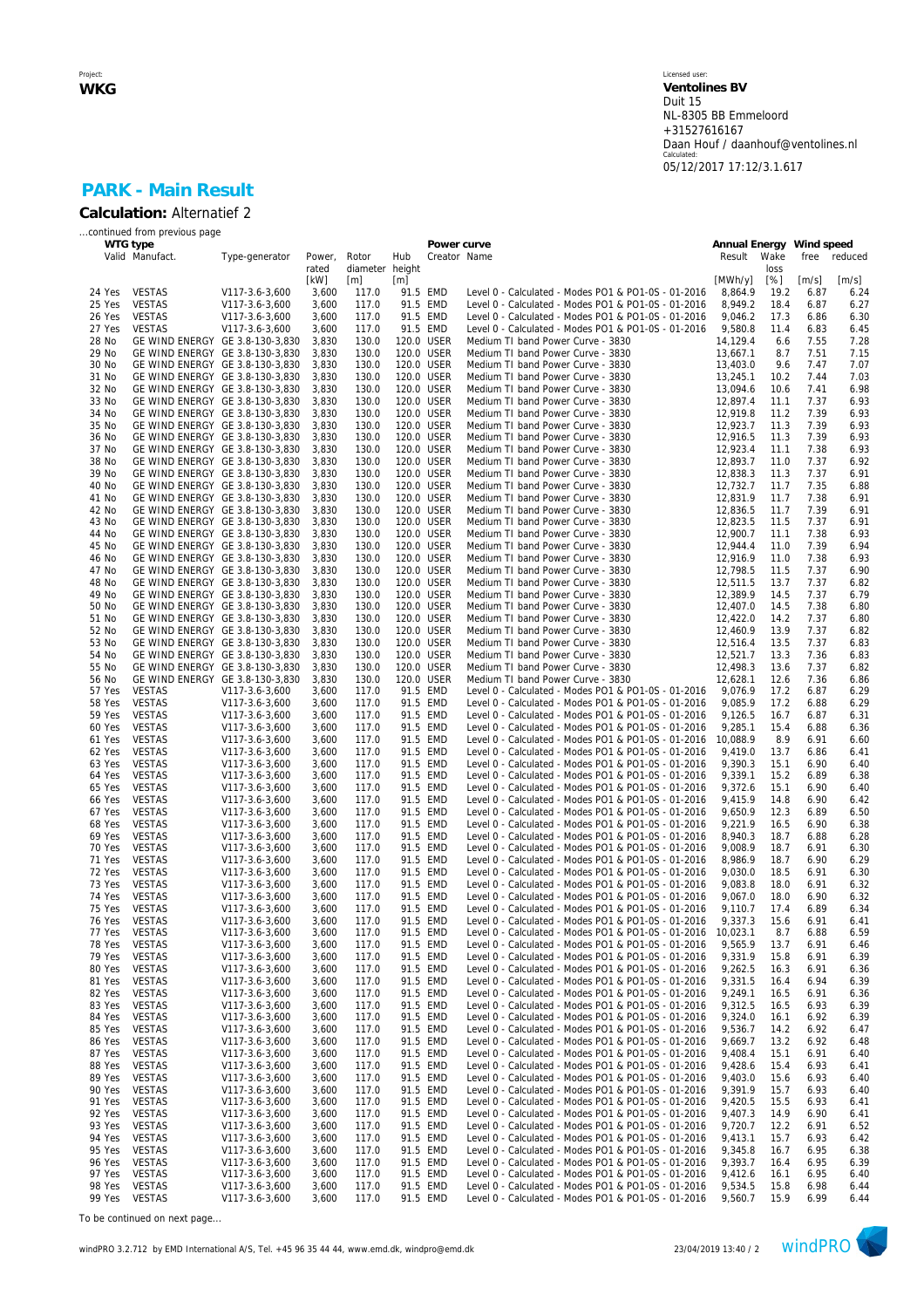# **PARK - Main Result**

*...continued from previous page*

|         | WTG type        |                |        |                   |          | Power curve  |                                                              | Annual Energy |      | Wind speed          |                     |
|---------|-----------------|----------------|--------|-------------------|----------|--------------|--------------------------------------------------------------|---------------|------|---------------------|---------------------|
|         | Valid Manufact. | Type-generator | Power, | Rotor             | Hub      | Creator Name |                                                              | Result        | Wake | free                | reduced             |
|         |                 |                | rated  | diameter height   |          |              |                                                              |               | loss |                     |                     |
|         |                 |                | [kW]   | $\lceil m \rceil$ | [m]      |              |                                                              | [MWh/y]       | [%]  | $\lceil m/s \rceil$ | $\lceil m/s \rceil$ |
| 100 Yes | <b>VESTAS</b>   | V117-3.6-3,600 | 3,600  | 117.0             |          | 91.5 EMD     | Level 0 - Calculated - Modes PO1 & PO1-0S - 01-2016          | 9,547.5       | 16.1 | 6.99                | 6.44                |
| 101 Yes | <b>VESTAS</b>   | V117-3.6-3,600 | 3,600  | 117.0             |          | 91.5 EMD     | Level 0 - Calculated - Modes PO1 & PO1-0S - 01-2016          | 9,510.5       | 16.4 | 6.99                | 6.42                |
| 102 Yes | <b>VESTAS</b>   | V117-3.6-3,600 | 3,600  | 117.0             |          | 91.5 EMD     | Level 0 - Calculated - Modes PO1 & PO1-0S - 01-2016          | 9.494.9       | 16.2 | 6.97                | 6.41                |
| 103 Yes | <b>VESTAS</b>   | V117-3.6-3,600 | 3,600  | 117.0             |          | 91.5 EMD     | Level 0 - Calculated - Modes PO1 & PO1-0S - 01-2016          | 9,462.8       | 15.9 | 6.95                | 6.41                |
| 104 Yes | <b>VESTAS</b>   | V117-3.6-3,600 | 3,600  | 117.0             | 91.5 EMD |              | Level 0 - Calculated - Modes PO1 & PO1-0S - 01-2016          | 9,541.6       | 15.4 | 6.96                | 6.43                |
| 105 Yes | <b>VESTAS</b>   | V117-3.6-3,600 | 3,600  | 117.0             |          | 91.5 EMD     | Level 0 - Calculated - Modes PO1 & PO1-0S - 01-2016          | 9,595.1       | 14.5 | 6.94                | 6.45                |
| 106 Yes | <b>VESTAS</b>   |                | 3,600  | 117.0             |          | 91.5 EMD     | Level 0 - Calculated - Modes PO1 & PO1-0S - 01-2016          | 9.724.7       | 13.0 | 6.93                | 6.49                |
|         |                 | V117-3.6-3,600 |        |                   |          |              |                                                              |               |      |                     |                     |
| 107 Yes | <b>VESTAS</b>   | V117-3.6-3,600 | 3,600  | 117.0             |          | 91.5 EMD     | Level 0 - Calculated - Modes PO1 & PO1-0S - 01-2016          | 10,454.3      | 6.3  | 6.93                | 6.69                |
| 108 Yes | <b>VESTAS</b>   | V117-3.6-3,600 | 3,600  | 117.0             |          | 91.5 EMD     | Level 0 - Calculated - Modes PO1 & PO1-0S - 01-2016          | 9,800.6       | 12.0 | 6.92                | 6.51                |
| 109 Yes | <b>VESTAS</b>   | V117-3.6-3,600 | 3,600  | 117.0             | 91.5 EMD |              | Level 0 - Calculated - Modes PO1 & PO1-0S - 01-2016          | 9,559.0       | 14.4 | 6.93                | 6.44                |
| 110 Yes | <b>VESTAS</b>   | V117-3.6-3,600 | 3,600  | 117.0             | 91.5 EMD |              | Level 0 - Calculated - Modes PO1 & PO1-0S - 01-2016          | 9,437.4       | 15.0 | 6.91                | 6.40                |
| 111 Yes | <b>VESTAS</b>   | V117-3.6-3,600 | 3,600  | 117.0             |          | 91.5 EMD     | Level 0 - Calculated - Modes PO1 & PO1-0S - 01-2016          | 9,388.8       | 15.3 | 6.91                | 6.39                |
| 112 Yes | <b>VESTAS</b>   | V117-3.6-3,600 | 3,600  | 117.0             | 91.5 EMD |              | Level 0 - Calculated - Modes PO1 & PO1-0S - 01-2016          | 9.429.9       | 14.6 | 6.89                | 6.40                |
| 113 Yes | <b>VESTAS</b>   | V117-3.6-3,600 | 3,600  | 117.0             |          | 91.5 EMD     | Level 0 - Calculated - Modes PO1 & PO1-0S - 01-2016          | 9,476.2       | 14.1 | 6.89                | 6.42                |
| 114 Yes | <b>VESTAS</b>   | V117-3.6-3,600 | 3,600  | 117.0             |          | 91.5 EMD     | Level 0 - Calculated - Modes PO1 & PO1-0S - 01-2016          | 9,502.4       | 13.4 | 6.87                | 6.43                |
| 115 Yes | <b>VESTAS</b>   | V117-3.6-3,600 | 3,600  | 117.0             |          | 91.5 EMD     | Level 0 - Calculated - Modes PO1 & PO1-0S - 01-2016          | 9,612.4       | 12.1 | 6.86                | 6.46                |
| 116 Yes | <b>VESTAS</b>   | V117-3.6-3,600 | 3,600  | 117.0             | 91.5 EMD |              | Level 0 - Calculated - Modes PO1 & PO1-0S - 01-2016          | 9,873.6       | 8.9  | 6.83                | 6.55                |
| 117 Yes | <b>VESTAS</b>   | V117-3.6-3,600 | 3,600  | 117.0             |          | 91.5 EMD     | Level 0 - Calculated - Modes PO1 & PO1-0S - 01-2016          | 9,113.7       | 17.9 | 6.91                | 6.32                |
| 118 Yes | <b>VESTAS</b>   | V117-3.6-3,600 | 3,600  | 117.0             |          | 91.5 EMD     | Level 0 - Calculated - Modes PO1 & PO1-0S - 01-2016          | 9.059.6       | 18.4 | 6.91                | 6.29                |
| 119 Yes | <b>VESTAS</b>   | V117-3.6-3,600 | 3,600  | 117.0             | 91.5 EMD |              | Level 0 - Calculated - Modes PO1 & PO1-0S - 01-2016          | 9,150.9       | 18.0 | 6.94                | 6.33                |
| 120 Yes | <b>VESTAS</b>   | V117-3.6-3,600 | 3,600  | 117.0             | 91.5 EMD |              | Level 0 - Calculated - Modes PO1 & PO1-0S - 01-2016          | 9.060.0       | 17.9 | 6.90                | 6.29                |
| 121 Yes | <b>VESTAS</b>   | V117-3.6-3,600 | 3,600  | 117.0             |          | 91.5 EMD     | Level 0 - Calculated - Modes PO1 & PO1-0S - 01-2016          | 9,229.3       | 17.1 | 6.93                | 6.36                |
| 122 Yes | <b>VESTAS</b>   | V117-3.6-3,600 | 3,600  | 117.0             |          | 91.5 EMD     | Level 0 - Calculated - Modes PO1 & PO1-0S - 01-2016          | 9,216.7       | 16.8 | 6.91                | 6.35                |
| 123 Yes | <b>VESTAS</b>   | V117-3.6-3,600 | 3,600  | 117.0             | 91.5 EMD |              | Level 0 - Calculated - Modes PO1 & PO1-0S - 01-2016          | 9,301.5       | 16.5 | 6.93                | 6.38                |
| 124 Yes | <b>VESTAS</b>   | V117-3.6-3,600 | 3.600  | 117.0             | 91.5 EMD |              | Level 0 - Calculated - Modes PO1 & PO1-0S - 01-2016          | 9.298.0       | 16.3 | 6.92                | 6.38                |
| 125 Yes | <b>VESTAS</b>   | V117-3.6-3,600 | 3,600  | 117.0             | 91.5 EMD |              | Level 0 - Calculated - Modes PO1 & PO1-0S - 01-2016          | 9,372.9       | 16.0 | 6.93                | 6.40                |
|         |                 |                |        |                   |          |              |                                                              |               |      |                     |                     |
| 126 Yes | <b>VESTAS</b>   | V117-3.6-3,600 | 3,600  | 117.0             | 91.5 EMD |              | Level 0 - Calculated - Modes PO1 & PO1-0S - 01-2016          | 9,375.2       | 15.7 | 6.92                | 6.40                |
| 127 Yes | <b>VESTAS</b>   | V117-3.6-3,600 | 3,600  | 117.0             | 91.5 EMD |              | Level 0 - Calculated - Modes PO1 & PO1-0S - 01-2016          | 9.479.2       | 15.0 | 6.93                | 6.44                |
| 128 Yes | <b>VESTAS</b>   | V117-3.6-3,600 | 3,600  | 117.0             |          | 91.5 EMD     | Level 0 - Calculated - Modes PO1 & PO1-0S - 01-2016          | 9,556.0       | 13.9 | 6.92                | 6.46                |
| 129 Yes | <b>VESTAS</b>   | V117-3.6-3,600 | 3,600  | 117.0             |          | 91.5 EMD     | Level 0 - Calculated - Modes PO1 & PO1-0S - 01-2016          | 10,076.2      | 9.1  | 6.91                | 6.61                |
| 130 Yes | <b>VESTAS</b>   | V117-3.6-3,600 | 3,600  | 117.0             | 91.5 EMD |              | Level 0 - Calculated - Modes PO1 & PO1-0S - 01-2016          | 9,302.5       | 15.5 | 6.89                | 6.41                |
| 131 Yes | <b>VESTAS</b>   | V117-3.6-3,600 | 3,600  | 117.0             | 91.5 EMD |              | Level 0 - Calculated - Modes PO1 & PO1-0S - 01-2016          | 9.245.1       | 16.6 | 6.91                | 6.38                |
| 132 Yes | <b>VESTAS</b>   | V117-3.6-3,600 | 3,600  | 117.0             | 91.5 EMD |              | Level 0 - Calculated - Modes PO1 & PO1-0S - 01-2016          | 9,207.5       | 16.7 | 6.90                | 6.37                |
| 133 Yes | <b>VESTAS</b>   | V117-3.6-3,600 | 3,600  | 117.0             | 91.5 EMD |              | Level 0 - Calculated - Modes PO1 & PO1-0S - 01-2016          | 9,223.6       | 16.6 | 6.91                | 6.37                |
| 134 Yes | <b>VESTAS</b>   | V117-3.6-3,600 | 3,600  | 117.0             | 91.5 EMD |              | Level 0 - Calculated - Modes PO1 & PO1-0S - 01-2016          | 9,226.3       | 16.6 | 6.91                | 6.37                |
| 135 Yes | <b>VESTAS</b>   | V117-3.6-3,600 | 3,600  | 117.0             |          | 91.5 EMD     | Level 0 - Calculated - Modes PO1 & PO1-0S - 01-2016          | 9.239.4       | 16.5 | 6.91                | 6.38                |
| 136 Yes | <b>VESTAS</b>   | V117-3.6-3,600 | 3,600  | 117.0             |          | 91.5 EMD     | Level 0 - Calculated - Modes PO1 & PO1-0S - 01-2016          | 9,288.0       | 16.1 | 6.91                | 6.40                |
| 137 Yes | <b>VESTAS</b>   | V117-3.6-3,600 | 3,600  | 117.0             | 91.5 EMD |              | Level 0 - Calculated - Modes PO1 & PO1-0S - 01-2016          | 9.322.1       | 15.4 | 6.89                | 6.41                |
| 138 Yes | <b>VESTAS</b>   | V117-3.6-3,600 | 3,600  | 117.0             | 91.5 EMD |              | Level 0 - Calculated - Modes PO1 & PO1-0S - 01-2016          | 9.799.2       | 11.2 | 6.90                | 6.54                |
| 139 Yes | <b>VESTAS</b>   | V117-3.6-3,600 | 3,600  | 117.0             | 91.5 EMD |              | Level 0 - Calculated - Modes PO1 & PO1-0S - 01-2016          | 10.422.1      | 5.7  | 6.90                | 6.68                |
| 140 Yes | <b>VESTAS</b>   | V117-3.6-3,600 | 3,600  | 117.0             | 91.5 EMD |              | Level 0 - Calculated - Modes PO1 & PO1-0S - 01-2016          | 10,160.5      | 7.9  | 6.90                | 6.61                |
| 141 Yes | <b>VESTAS</b>   | V117-3.6-3,600 | 3,600  | 117.0             | 91.5 EMD |              | Level 0 - Calculated - Modes PO1 & PO1-0S - 01-2016          | 10,085.8      | 8.5  | 6.90                | 6.58                |
| 142 Yes | <b>VESTAS</b>   | V117-3.6-3,600 | 3,600  | 117.0             |          | 91.5 EMD     | Level 0 - Calculated - Modes PO1 & PO1-0S - 01-2016 10,037.5 |               | 8.6  | 6.89                | 6.57                |
| 143 Yes | <b>VESTAS</b>   | V117-3.6-3.600 | 3.600  | 117.0             |          | 91.5 EMD     | Level 0 - Calculated - Modes PO1 & PO1-0S - 01-2016          | 10.062.0      | 8.5  | 6.89                | 6.58                |
| 144 Yes | <b>VESTAS</b>   | V117-3.6-3,600 | 3,600  | 117.0             | 91.5 EMD |              | Level 0 - Calculated - Modes PO1 & PO1-0S - 01-2016          | 10.040.8      | 8.4  | 6.88                | 6.57                |
| 145 Yes | <b>VESTAS</b>   | V117-3.6-3,600 | 3,600  | 117.0             | 91.5 EMD |              | Level 0 - Calculated - Modes PO1 & PO1-0S - 01-2016          | 10.029.7      | 8.4  | 6.87                | 6.57                |
| 146 Yes | <b>VESTAS</b>   | V117-3.6-3,600 | 3,600  | 117.0             |          | 91.5 EMD     | Level 0 - Calculated - Modes PO1 & PO1-0S - 01-2016          | 9.984.0       | 7.9  | 6.84                | 6.57                |
| 147 Yes | <b>VESTAS</b>   |                | 3,600  | 117.0             |          | 91.5 EMD     |                                                              |               | 5.1  |                     |                     |
|         |                 | V117-3.6-3,600 |        |                   |          |              | Level 0 - Calculated - Modes PO1 & PO1-0S - 01-2016 10,184.9 |               |      | 6.81                | 6.64                |

Annual Energy results do not include any losses apart from wake losses. Additional losses and uncertainty must be considered for an investment decision.

### **WTG siting**

|        | Dutch Stereo-RD/NAP 2008                  |     |  |  |  |  |  |  |  |  |  |  |  |  | Calculation period                                                                                                         |     |
|--------|-------------------------------------------|-----|--|--|--|--|--|--|--|--|--|--|--|--|----------------------------------------------------------------------------------------------------------------------------|-----|
|        | X (east) Y (north) Z Row data/Description |     |  |  |  |  |  |  |  |  |  |  |  |  | Start                                                                                                                      | End |
|        |                                           | [m] |  |  |  |  |  |  |  |  |  |  |  |  |                                                                                                                            |     |
| 1 New  |                                           |     |  |  |  |  |  |  |  |  |  |  |  |  | 180,318.0 509,223.0 -4.9 GE WIND ENERGY GE 3.8-130 3830 130.0 !O! hub: 120,0 m (TOT: 185,0 m) (5985) 31/01/1993 31/01/2017 |     |
| 2 New  |                                           |     |  |  |  |  |  |  |  |  |  |  |  |  | 180.458.0 508.751.0 -6.0 GE WIND ENERGY GE 3.8-130 3830 130.0 !O! hub: 120.0 m (TOT: 185.0 m) (5986) 31/01/1993 31/01/2017 |     |
| 3 New  |                                           |     |  |  |  |  |  |  |  |  |  |  |  |  | 180,598.0 508,280.0 -4.3 GE WIND ENERGY GE 3.8-130 3830 130.0 !O! hub: 120,0 m (TOT: 185,0 m) (5987) 31/01/1993 31/01/2017 |     |
| 4 New  |                                           |     |  |  |  |  |  |  |  |  |  |  |  |  | 180.738.0 507.808.0 -4.0 GE WIND ENERGY GE 3.8-130 3830 130.0 IOI hub: 120.0 m (TOT: 185.0 m) (5988) 31/01/1993 31/01/2017 |     |
| 5 New  |                                           |     |  |  |  |  |  |  |  |  |  |  |  |  | 180.878.0 507.337.0 -6.0 GE WIND ENERGY GE 3.8-130 3830 130.0 !O! hub: 120.0 m (TOT: 185.0 m) (5989) 31/01/1993 31/01/2017 |     |
| 6 New  |                                           |     |  |  |  |  |  |  |  |  |  |  |  |  | 181.018.0 506.865.0 -4.0 GE WIND ENERGY GE 3.8-130 3830 130.0 IOI hub: 120.0 m (TOT: 185.0 m) (5990) 31/01/1993 31/01/2017 |     |
| 7 New  |                                           |     |  |  |  |  |  |  |  |  |  |  |  |  | 181,158.0 506,393.0 -5.0 GE WIND ENERGY GE 3.8-130 3830 130.0 !O! hub: 120,0 m (TOT: 185,0 m) (5991) 31/01/1993 31/01/2017 |     |
| 8 New  |                                           |     |  |  |  |  |  |  |  |  |  |  |  |  | 181.299.0 505.922.0 -5.7 GE WIND ENERGY GE 3.8-130 3830 130.0 IOI hub: 120.0 m (TOT: 185.0 m) (5992) 31/01/1993 31/01/2017 |     |
| 9 New  |                                           |     |  |  |  |  |  |  |  |  |  |  |  |  | 181.447.0 505.422.0 -6.5 GE WIND ENERGY GE 3.8-130 3830 130.0 IOI hub: 120.0 m (TOT: 185.0 m) (5993) 31/01/1993 31/01/2017 |     |
| 10 New |                                           |     |  |  |  |  |  |  |  |  |  |  |  |  | 181.432.0 504.870.0 -4.0 GE WIND ENERGY GE 3.8-130 3830 130.0 !O! hub: 120.0 m (TOT: 185.0 m) (5994) 31/01/1993 31/01/2017 |     |
| 11 New |                                           |     |  |  |  |  |  |  |  |  |  |  |  |  | 181,291.0 504,305.0 -5.0 GE WIND ENERGY GE 3.8-130 3830 130.0 !O! hub: 120,0 m (TOT: 185,0 m) (5995) 31/01/1993 31/01/2017 |     |
| 12 New |                                           |     |  |  |  |  |  |  |  |  |  |  |  |  | 181,143.0 503,712.0 -5.7 GE WIND ENERGY GE 3.8-130 3830 130.0 !O! hub: 120,0 m (TOT: 185,0 m) (5996) 31/01/1993 31/01/2017 |     |
| 13 New |                                           |     |  |  |  |  |  |  |  |  |  |  |  |  | 180.994.0 503.118.0 -5.4 GE WIND ENERGY GE 3.8-130 3830 130.0 IOI hub: 120.0 m (TOT: 185.0 m) (5997) 31/01/1993 31/01/2017 |     |
| 14 New |                                           |     |  |  |  |  |  |  |  |  |  |  |  |  | 180.846.0 502.524.0 -5.1 GE WIND ENERGY GE 3.8-130 3830 130.0 IOI hub: 120.0 m (TOT: 185.0 m) (5998) 31/01/1993 31/01/2017 |     |
|        |                                           |     |  |  |  |  |  |  |  |  |  |  |  |  |                                                                                                                            |     |

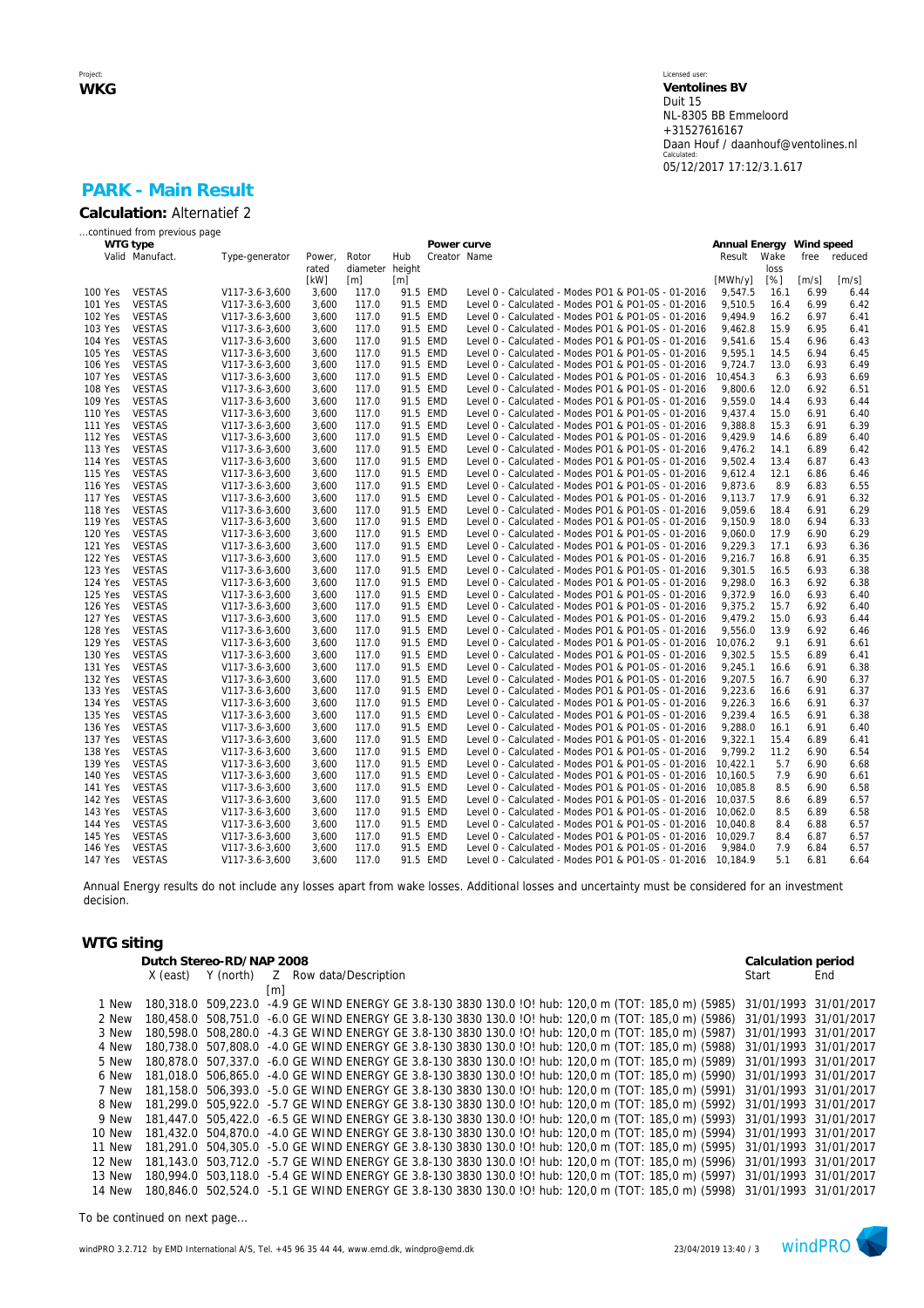Licensed user: **Ventolines BV**  Duit 15 NL-8305 BB Emmeloord +31527616167 Daan Houf / daanhouf@ventolines.nl Calculated: 05/12/2017 17:12/3.1.617

## **PARK - Main Result**

**Calculation:** Alternatief 2

*...continued from previous page*

|        | Dutch Stereo-RD/NAP 2008 |                                                                                                                            | Calculation period    |                       |
|--------|--------------------------|----------------------------------------------------------------------------------------------------------------------------|-----------------------|-----------------------|
|        | Y (north)<br>X (east)    | Z Row data/Description                                                                                                     | Start                 | End                   |
|        |                          | $\lceil m \rceil$                                                                                                          |                       |                       |
| 15 New |                          | 180,704.0 501,956.0 -5.0 GE WIND ENERGY GE 3.8-130 3830 130.0 !O! hub: 120,0 m (TOT: 185,0 m) (5999) 31/01/1993 31/01/2017 |                       |                       |
| 16 New |                          | 180,568.0 501,412.0 -5.0 GE WIND ENERGY GE 3.8-130 3830 130.0 !O! hub: 120,0 m (TOT: 185,0 m) (6000)                       | 31/01/1993 31/01/2017 |                       |
| 17 New |                          | 180,438.0 500,893.0 -4.9 GE WIND ENERGY GE 3.8-130 3830 130.0 !O! hub: 120,0 m (TOT: 185,0 m) (6001)                       | 31/01/1993 31/01/2017 |                       |
| 18 New |                          |                                                                                                                            | 31/01/1993 31/01/2017 |                       |
|        |                          | 180,314.0 500,398.0 -5.1 GE WIND ENERGY GE 3.8-130 3830 130.0 !O! hub: 120,0 m (TOT: 185,0 m) (6002)                       |                       |                       |
| 19 New |                          | 180,038.0 499,969.0 -5.5 GE WIND ENERGY GE 3.8-130 3830 130.0 IO! hub: 120,0 m (TOT: 185,0 m) (6003)                       | 31/01/1993 31/01/2017 |                       |
| 20 New |                          | 179,640.0 499,651.0 -6.0 GE WIND ENERGY GE 3.8-130 3830 130.0 !O! hub: 120,0 m (TOT: 185,0 m) (6004)                       | 31/01/1993 31/01/2017 |                       |
| 21 New |                          | 179,242.0 499,332.0 -5.0 GE WIND ENERGY GE 3.8-130 3830 130.0 !O! hub: 120,0 m (TOT: 185,0 m) (6005)                       | 31/01/1993 31/01/2017 |                       |
| 22 New |                          | 178,885.0 499,060.0 -5.0 VESTAS V117-3.6 3600 117.0 IO! hub: 91,5 m (TOT: 150,0 m) (6006)                                  |                       | 31/01/1993 31/01/2017 |
| 23 New |                          | 178,562.0 498,806.0 -5.0 VESTAS V117-3.6 3600 117.0 IO! hub: 91,5 m (TOT: 150,0 m) (6007)                                  | 31/01/1993 31/01/2017 |                       |
| 24 New |                          | 178,240.0 498,552.0 -5.1 VESTAS V117-3.6 3600 117.0 IO! hub: 91,5 m (TOT: 150,0 m) (6008)                                  |                       | 31/01/1993 31/01/2017 |
| 25 New |                          | 177,918.0 498,299.0 -4.1 VESTAS V117-3.6 3600 117.0 IO! hub: 91,5 m (TOT: 150,0 m) (6009)                                  |                       | 31/01/1993 31/01/2017 |
| 26 New |                          | 177,596.0 498,045.0 -5.5 VESTAS V117-3.6 3600 117.0 !O! hub: 91,5 m (TOT: 150,0 m) (6010)                                  | 31/01/1993 31/01/2017 |                       |
| 27 New |                          | 177,274.0 497,792.0 -7.4 VESTAS V117-3.6 3600 117.0 IO! hub: 91,5 m (TOT: 150,0 m) (6011)                                  | 31/01/1993 31/01/2017 |                       |
| 28 New |                          | 181,793.0 509,714.0 -3.9 GE WIND ENERGY GE 3.8-130 3830 130.0 !O! hub: 120,0 m (TOT: 185,0 m) (6012)                       | 31/01/1993 31/01/2017 |                       |
| 29 New |                          | 181,946.0 509,248.0 -4.4 GE WIND ENERGY GE 3.8-130 3830 130.0 !O! hub: 120,0 m (TOT: 185,0 m) (6013)                       | 31/01/1993 31/01/2017 |                       |
| 30 New |                          | 182,099.0 508,783.0 -4.2 GE WIND ENERGY GE 3.8-130 3830 130.0 IO! hub: 120,0 m (TOT: 185,0 m) (6014)                       | 31/01/1993 31/01/2017 |                       |
|        |                          |                                                                                                                            |                       |                       |
| 31 New |                          | 182,252.0 508,317.0 -3.6 GE WIND ENERGY GE 3.8-130 3830 130.0 IO! hub: 120,0 m (TOT: 185,0 m) (6015)                       | 31/01/1993 31/01/2017 |                       |
| 32 New |                          | 182,391.0 507,847.0 -3.0 GE WIND ENERGY GE 3.8-130 3830 130.0 IO! hub: 120,0 m (TOT: 185,0 m) (6016)                       | 31/01/1993 31/01/2017 |                       |
| 33 New |                          | 182,531.0 507,378.0 -5.6 GE WIND ENERGY GE 3.8-130 3830 130.0 !O! hub: 120,0 m (TOT: 185,0 m) (6017)                       | 31/01/1993 31/01/2017 |                       |
| 34 New |                          | 182,670.0 506,908.0 -3.7 GE WIND ENERGY GE 3.8-130 3830 130.0 !O! hub: 120,0 m (TOT: 185,0 m) (6018)                       | 31/01/1993 31/01/2017 |                       |
| 35 New |                          | 182,809.0 506,438.0 -3.5 GE WIND ENERGY GE 3.8-130 3830 130.0 IO! hub: 120,0 m (TOT: 185,0 m) (6019) 31/01/1993 31/01/2017 |                       |                       |
| 36 New |                          | 182,950.0 505,969.0 -4.3 GE WIND ENERGY GE 3.8-130 3830 130.0 IO! hub: 120,0 m (TOT: 185,0 m) (6020) 31/01/1993 31/01/2017 |                       |                       |
| 37 New |                          | 183,027.0 505,485.0 -4.8 GE WIND ENERGY GE 3.8-130 3830 130.0 !O! hub: 120,0 m (TOT: 185,0 m) (6021) 31/01/1993 31/01/2017 |                       |                       |
| 38 New |                          | 183,028.0 504,995.0 -5.4 GE WIND ENERGY GE 3.8-130 3830 130.0 !O! hub: 120,0 m (TOT: 185,0 m) (6022)                       | 31/01/1993 31/01/2017 |                       |
| 39 New |                          | 183,030.0 504,505.0 -5.0 GE WIND ENERGY GE 3.8-130 3830 130.0 !O! hub: 120,0 m (TOT: 185,0 m) (6023)                       | 31/01/1993 31/01/2017 |                       |
| 40 New |                          | 182,978.0 504,018.0 -5.8 GE WIND ENERGY GE 3.8-130 3830 130.0 !O! hub: 120,0 m (TOT: 185,0 m) (6024)                       | 31/01/1993 31/01/2017 |                       |
| 41 New |                          | 182,884.0 503,537.0 -4.0 GE WIND ENERGY GE 3.8-130 3830 130.0 !O! hub: 120,0 m (TOT: 185,0 m) (6025)                       | 31/01/1993 31/01/2017 |                       |
| 42 New |                          | 182,791.0 503,056.0 -3.9 GE WIND ENERGY GE 3.8-130 3830 130.0 !O! hub: 120,0 m (TOT: 185,0 m) (6026)                       | 31/01/1993 31/01/2017 |                       |
| 43 New |                          | 182,697.0 502,575.0 -4.3 GE WIND ENERGY GE 3.8-130 3830 130.0 !O! hub: 120,0 m (TOT: 185,0 m) (6027)                       | 31/01/1993 31/01/2017 |                       |
| 44 New |                          | 182,599.0 502,070.0 -4.1 GE WIND ENERGY GE 3.8-130 3830 130.0 !O! hub: 120,0 m (TOT: 185,0 m) (6028)                       | 31/01/1993 31/01/2017 |                       |
| 45 New |                          | 182,497.0 501,544.0 -3.3 GE WIND ENERGY GE 3.8-130 3830 130.0 !O! hub: 120,0 m (TOT: 185,0 m) (6029)                       | 31/01/1993 31/01/2017 |                       |
| 46 New |                          | 182,395.0 501,018.0 -4.1 GE WIND ENERGY GE 3.8-130 3830 130.0 IO! hub: 120,0 m (TOT: 185,0 m) (6030)                       | 31/01/1993 31/01/2017 |                       |
| 47 New |                          | 182,292.0 500,492.0 -6.0 GE WIND ENERGY GE 3.8-130 3830 130.0 !O! hub: 120,0 m (TOT: 185,0 m) (6031)                       | 31/01/1993 31/01/2017 |                       |
|        |                          |                                                                                                                            |                       |                       |
| 48 New |                          | 182,190.0 499,966.0 -4.8 GE WIND ENERGY GE 3.8-130 3830 130.0 !O! hub: 120,0 m (TOT: 185,0 m) (6032)                       | 31/01/1993 31/01/2017 |                       |
| 49 New |                          | 181,881.0 499,582.0 -4.1 GE WIND ENERGY GE 3.8-130 3830 130.0 !O! hub: 120,0 m (TOT: 185,0 m) (6033)                       | 31/01/1993 31/01/2017 |                       |
| 50 New |                          | 181,573.0 499,198.0 -4.0 GE WIND ENERGY GE 3.8-130 3830 130.0 !O! hub: 120,0 m (TOT: 185,0 m) (6034)                       | 31/01/1993 31/01/2017 |                       |
| 51 New |                          | 181,264.0 498,815.0 -5.0 GE WIND ENERGY GE 3.8-130 3830 130.0 !O! hub: 120,0 m (TOT: 185,0 m) (6035)                       | 31/01/1993 31/01/2017 |                       |
| 52 New |                          | 180,956.0 498,431.0 -5.0 GE WIND ENERGY GE 3.8-130 3830 130.0 IO! hub: 120,0 m (TOT: 185,0 m) (6036)                       | 31/01/1993 31/01/2017 |                       |
| 53 New |                          | 180,647.0 498,047.0 -4.6 GE WIND ENERGY GE 3.8-130 3830 130.0 IO! hub: 120,0 m (TOT: 185,0 m) (6037)                       | 31/01/1993 31/01/2017 |                       |
| 54 New |                          | 180,339.0 497,663.0 -5.0 GE WIND ENERGY GE 3.8-130 3830 130.0 !O! hub: 120,0 m (TOT: 185,0 m) (6038)                       | 31/01/1993 31/01/2017 |                       |
| 55 New |                          | 179,917.0 497,364.0 -4.6 GE WIND ENERGY GE 3.8-130 3830 130.0 !O! hub: 120,0 m (TOT: 185,0 m) (6039)                       | 31/01/1993 31/01/2017 |                       |
| 56 New |                          | 179,495.0 497,065.0 -5.2 GE WIND ENERGY GE 3.8-130 3830 130.0 !O! hub: 120,0 m (TOT: 185,0 m) (6040)                       | 31/01/1993 31/01/2017 |                       |
| 57 New |                          | 179,084.0 496,772.0 -5.6 VESTAS V117-3.6 3600 117.0 IO! hub: 91,5 m (TOT: 150,0 m) (6041)                                  |                       | 31/01/1993 31/01/2017 |
| 58 New |                          | 178,753.0 496,537.0 -5.1 VESTAS V117-3.6 3600 117.0 IO! hub: 91,5 m (TOT: 150,0 m) (6042)                                  | 31/01/1993 31/01/2017 |                       |
| 59 New |                          | 178,423.0 496,303.0 -5.0 VESTAS V117-3.6 3600 117.0 IO! hub: 91,5 m (TOT: 150,0 m) (6043)                                  | 31/01/1993 31/01/2017 |                       |
| 60 New |                          | 178,092.0 496,069.0 -5.1 VESTAS V117-3.6 3600 117.0 !O! hub: 91,5 m (TOT: 150,0 m) (6044)                                  | 31/01/1993 31/01/2017 |                       |
| 61 New |                          | 177,762.0 495,835.0 -4.9 VESTAS V117-3.6 3600 117.0 !O! hub: 91,5 m (TOT: 150,0 m) (6045)                                  |                       | 31/01/1993 31/01/2017 |
| 62 New |                          | 176,527.0 498,821.0 -5.1 VESTAS V117-3.6 3600 117.0 IO! hub: 91,5 m (TOT: 150,0 m) (6073)                                  | 31/01/1993 31/01/2017 |                       |
| 63 New |                          | 176,172.0 498,982.0 -5.0 VESTAS V117-3.6 3600 117.0 IO! hub: 91,5 m (TOT: 150,0 m) (6074)                                  |                       | 31/01/1993 31/01/2017 |
| 64 New |                          | 175,817.0 499,143.0 -5.5 VESTAS V117-3.6 3600 117.0 IO! hub: 91,5 m (TOT: 150,0 m) (6075)                                  | 31/01/1993 31/01/2017 |                       |
| 65 New |                          | 175,462.0 499,305.0 -5.9 VESTAS V117-3.6 3600 117.0 IO! hub: 91,5 m (TOT: 150,0 m) (6076)                                  |                       | 31/01/1993 31/01/2017 |
| 66 New |                          | 175,107.0 499,466.0 -5.8 VESTAS V117-3.6 3600 117.0 ! O! hub: 91,5 m (TOT: 150,0 m) (6077)                                 |                       | 31/01/1993 31/01/2017 |
|        |                          |                                                                                                                            |                       |                       |
| 67 New |                          | 174,752.0 499,627.0 -5.6 VESTAS V117-3.6 3600 117.0 ! O! hub: 91,5 m (TOT: 150,0 m) (6078)                                 |                       | 31/01/1993 31/01/2017 |
| 68 New |                          | 173,221.0 500,038.0 -5.0 VESTAS V117-3.6 3600 117.0 !O! hub: 91,5 m (TOT: 150,0 m) (6079)                                  | 31/01/1993 31/01/2017 |                       |
| 69 New |                          | 172,891.0 499,794.0 -6.1 VESTAS V117-3.6 3600 117.0 !O! hub: 91,5 m (TOT: 150,0 m) (6080)                                  | 31/01/1993 31/01/2017 |                       |
| 70 New |                          | 172,562.0 499,550.0 -4.5 VESTAS V117-3.6 3600 117.0 !O! hub: 91,5 m (TOT: 150,0 m) (6081)                                  |                       | 31/01/1993 31/01/2017 |
| 71 New |                          | 172,232.0 499,306.0 -5.0 VESTAS V117-3.6 3600 117.0 ! O! hub: 91,5 m (TOT: 150,0 m) (6082)                                 | 31/01/1993 31/01/2017 |                       |
| 72 New |                          | 171,903.0 499,062.0 -5.8 VESTAS V117-3.6 3600 117.0 !O! hub: 91,5 m (TOT: 150,0 m) (6083)                                  |                       | 31/01/1993 31/01/2017 |
| 73 New |                          | 171,573.0 498,818.0 -5.0 VESTAS V117-3.6 3600 117.0 ! O! hub: 91,5 m (TOT: 150,0 m) (6084)                                 | 31/01/1993 31/01/2017 |                       |
| 74 New |                          | 171,244.0 498,574.0 -5.7 VESTAS V117-3.6 3600 117.0 IO! hub: 91,5 m (TOT: 150,0 m) (6085)                                  | 31/01/1993 31/01/2017 |                       |
| 75 New |                          | 170,914.0 498,330.0 -6.1 VESTAS V117-3.6 3600 117.0 IO! hub: 91,5 m (TOT: 150,0 m) (6086)                                  | 31/01/1993 31/01/2017 |                       |
| 76 New |                          | 170,585.0 498,086.0 -4.4 VESTAS V117-3.6 3600 117.0 IO! hub: 91,5 m (TOT: 150,0 m) (6087)                                  |                       | 31/01/1993 31/01/2017 |
| 77 New |                          | 170,255.0 497,843.0 -5.8 VESTAS V117-3.6 3600 117.0 IO! hub: 91,5 m (TOT: 150,0 m) (6088)                                  | 31/01/1993 31/01/2017 |                       |
| 78 New |                          | 174,097.0 495,754.0 -5.0 VESTAS V117-3.6 3600 117.0 !O! hub: 91,5 m (TOT: 150,0 m) (6096)                                  | 31/01/1993 31/01/2017 |                       |

*To be continued on next page...*



Project: **WKG**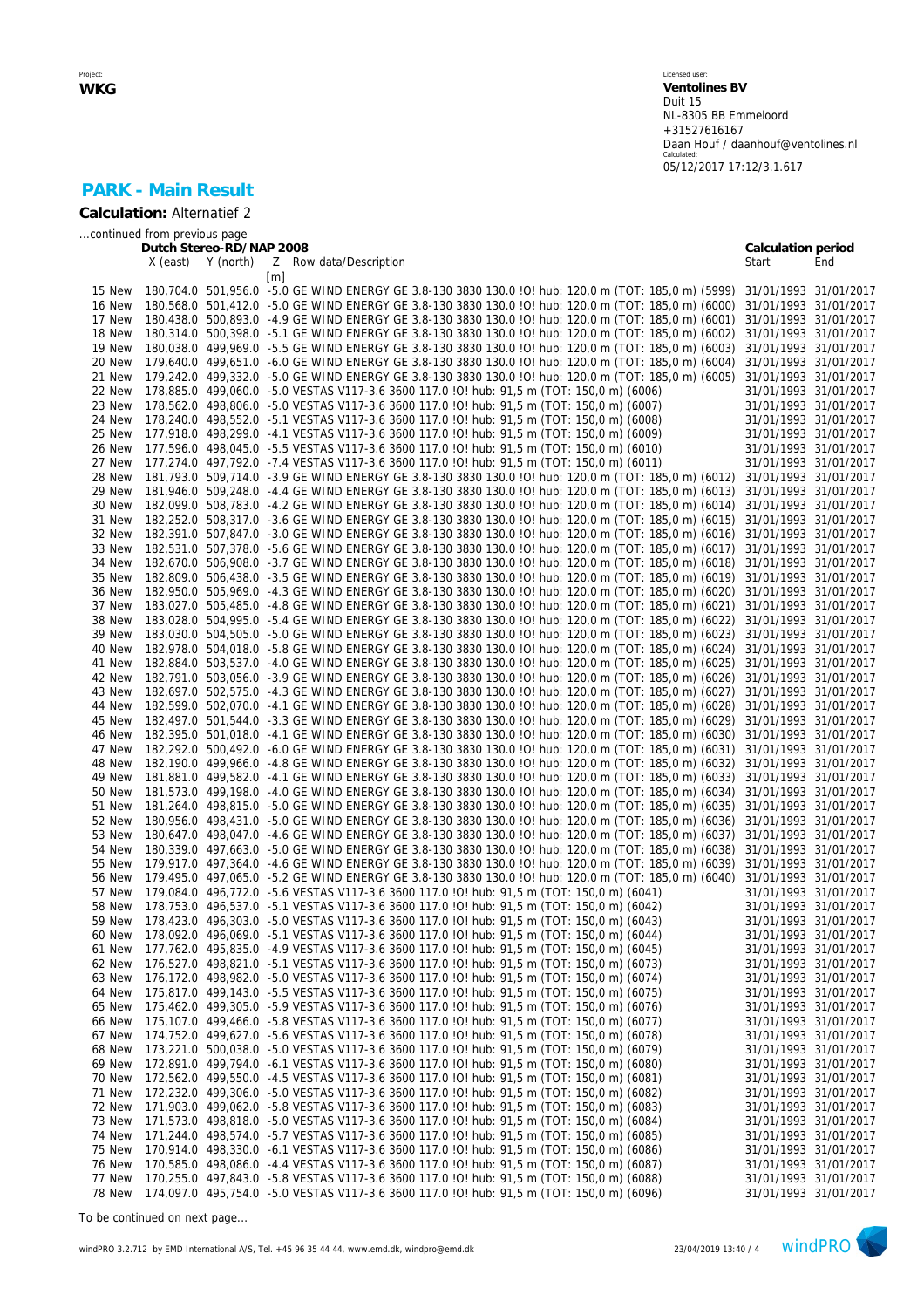# **PARK - Main Result**

**Calculation:** Alternatief 2

*...continued from previous page*

|                           |          | Dutch Stereo-RD/NAP 2008 |                   |                                                                                                                                                                                        | Calculation period    |                       |
|---------------------------|----------|--------------------------|-------------------|----------------------------------------------------------------------------------------------------------------------------------------------------------------------------------------|-----------------------|-----------------------|
|                           | X (east) | Y (north)                |                   | Z Row data/Description                                                                                                                                                                 | Start                 | End                   |
|                           |          |                          | $\lceil m \rceil$ |                                                                                                                                                                                        |                       |                       |
| 79 New                    |          |                          |                   | 173,846.0 496,078.0 -6.0 VESTAS V117-3.6 3600 117.0 IO! hub: 91,5 m (TOT: 150,0 m) (6097)                                                                                              | 31/01/1993 31/01/2017 |                       |
| 80 New                    |          |                          |                   | 173,594.0 496,402.0 -5.2 VESTAS V117-3.6 3600 117.0 !O! hub: 91,5 m (TOT: 150,0 m) (6098)                                                                                              |                       | 31/01/1993 31/01/2017 |
| 81 New                    |          |                          |                   | 173,343.0 496,725.0 -4.7 VESTAS V117-3.6 3600 117.0 !O! hub: 91,5 m (TOT: 150,0 m) (6099)                                                                                              | 31/01/1993 31/01/2017 |                       |
| 82 New                    |          |                          |                   | 173,091.0 497,049.0 -5.1 VESTAS V117-3.6 3600 117.0 !O! hub: 91,5 m (TOT: 150,0 m) (6100)                                                                                              | 31/01/1993 31/01/2017 |                       |
| 83 New                    |          |                          |                   | 172,840.0 497,373.0 -4.5 VESTAS V117-3.6 3600 117.0 !O! hub: 91,5 m (TOT: 150,0 m) (6101)                                                                                              | 31/01/1993 31/01/2017 |                       |
| 84 New                    |          |                          |                   | 172,589.0 497,697.0 -5.6 VESTAS V117-3.6 3600 117.0 !O! hub: 91,5 m (TOT: 150,0 m) (6102)                                                                                              | 31/01/1993 31/01/2017 |                       |
| 85 New                    |          |                          |                   | 172,337.0 498,021.0 -5.8 VESTAS V117-3.6 3600 117.0 !O! hub: 91,5 m (TOT: 150,0 m) (6103)                                                                                              | 31/01/1993 31/01/2017 |                       |
| 86 New                    |          |                          |                   | 172,708.0 494,674.0 -5.0 VESTAS V117-3.6 3600 117.0 !O! hub: 91,5 m (TOT: 150,0 m) (6104)                                                                                              | 31/01/1993 31/01/2017 |                       |
| 87 New                    |          |                          |                   | 172,456.0 494,998.0 -5.9 VESTAS V117-3.6 3600 117.0 !O! hub: 91,5 m (TOT: 150,0 m) (6105)                                                                                              | 31/01/1993 31/01/2017 |                       |
| 88 New                    |          |                          |                   | 172,205.0 495,322.0 -5.7 VESTAS V117-3.6 3600 117.0 !O! hub: 91,5 m (TOT: 150,0 m) (6106)                                                                                              | 31/01/1993 31/01/2017 |                       |
| 89 New                    |          |                          |                   | 171,954.0 495,646.0 -5.1 VESTAS V117-3.6 3600 117.0 !O! hub: 91,5 m (TOT: 150,0 m) (6107)                                                                                              | 31/01/1993 31/01/2017 |                       |
| 90 New                    |          |                          |                   | 171,702.0 495,969.0 -6.0 VESTAS V117-3.6 3600 117.0 !O! hub: 91,5 m (TOT: 150,0 m) (6108)                                                                                              | 31/01/1993 31/01/2017 |                       |
| 91 New                    |          |                          |                   | 171,451.0 496,293.0 -5.4 VESTAS V117-3.6 3600 117.0 IO! hub: 91,5 m (TOT: 150,0 m) (6109)                                                                                              | 31/01/1993 31/01/2017 |                       |
| 92 New                    |          |                          |                   | 171,200.0 496,617.0 -6.0 VESTAS V117-3.6 3600 117.0 !O! hub: 91,5 m (TOT: 150,0 m) (6110)                                                                                              | 31/01/1993 31/01/2017 |                       |
|                           |          |                          |                   |                                                                                                                                                                                        |                       |                       |
| 93 New                    |          |                          |                   | 170,948.0 496,941.0 -5.0 VESTAS V117-3.6 3600 117.0 !O! hub: 91,5 m (TOT: 150,0 m) (6111)                                                                                              | 31/01/1993 31/01/2017 |                       |
| 94 New                    |          |                          |                   | 175,734.0 494,701.0 -5.0 VESTAS V117-3.6 3600 117.0 !O! hub: 91,5 m (TOT: 150,0 m) (6112)                                                                                              | 31/01/1993 31/01/2017 |                       |
| 95 New                    |          |                          |                   | 175,412.0 494,442.0 -5.0 VESTAS V117-3.6 3600 117.0 !O! hub: 91,5 m (TOT: 150,0 m) (6113)                                                                                              | 31/01/1993 31/01/2017 |                       |
| 96 New                    |          |                          |                   | 175,079.0 494,175.0 -5.6 VESTAS V117-3.6 3600 117.0 !O! hub: 91,5 m (TOT: 150,0 m) (6114)                                                                                              | 31/01/1993 31/01/2017 |                       |
| 97 New                    |          |                          |                   | 174,735.0 493,899.0 -6.9 VESTAS V117-3.6 3600 117.0 !O! hub: 91,5 m (TOT: 150,0 m) (6115)                                                                                              | 31/01/1993 31/01/2017 |                       |
| 98 New                    |          |                          |                   | 174,380.0 493,614.0 -4.9 VESTAS V117-3.6 3600 117.0 IO! hub: 91,5 m (TOT: 150,0 m) (6116)                                                                                              | 31/01/1993 31/01/2017 |                       |
| 99 New                    |          |                          |                   | 174,025.0 493,330.0 -4.5 VESTAS V117-3.6 3600 117.0 IO! hub: 91,5 m (TOT: 150,0 m) (6117)                                                                                              | 31/01/1993 31/01/2017 |                       |
| <b>100 New</b>            |          |                          |                   | 173,681.0 493,054.0 -4.3 VESTAS V117-3.6 3600 117.0 IO! hub: 91,5 m (TOT: 150,0 m) (6118)                                                                                              | 31/01/1993 31/01/2017 |                       |
| <b>101 New</b>            |          |                          |                   | 173,347.0 492,786.0 -4.1 VESTAS V117-3.6 3600 117.0 !O! hub: 91,5 m (TOT: 150,0 m) (6119)                                                                                              | 31/01/1993 31/01/2017 |                       |
| <b>102 New</b>            |          |                          |                   | 173,025.0 492,527.0 -5.9 VESTAS V117-3.6 3600 117.0 !O! hub: 91,5 m (TOT: 150,0 m) (6120)                                                                                              | 31/01/1993 31/01/2017 |                       |
| <b>103 New</b>            |          |                          |                   | 172,702.0 492,269.0 -5.6 VESTAS V117-3.6 3600 117.0 !O! hub: 91,5 m (TOT: 150,0 m) (6121)                                                                                              | 31/01/1993 31/01/2017 |                       |
| <b>104 New</b>            |          |                          |                   | 172,380.0 492,011.0 -4.4 VESTAS V117-3.6 3600 117.0 !O! hub: 91,5 m (TOT: 150,0 m) (6122)                                                                                              | 31/01/1993 31/01/2017 |                       |
| <b>105 New</b>            |          |                          |                   | 172,057.0 491,753.0 -4.2 VESTAS V117-3.6 3600 117.0 !O! hub: 91,5 m (TOT: 150,0 m) (6123)                                                                                              | 31/01/1993 31/01/2017 |                       |
| <b>106 New</b>            |          |                          |                   | 171,735.0 491,495.0 -5.3 VESTAS V117-3.6 3600 117.0 !O! hub: 91,5 m (TOT: 150,0 m) (6124)                                                                                              | 31/01/1993 31/01/2017 |                       |
| <b>107 New</b>            |          |                          |                   | 171,413.0 491,237.0 -4.7 VESTAS V117-3.6 3600 117.0 !O! hub: 91,5 m (TOT: 150,0 m) (6125)                                                                                              | 31/01/1993 31/01/2017 |                       |
| <b>108 New</b>            |          |                          |                   | 170,862.0 493,145.0 -5.6 VESTAS V117-3.6 3600 117.0 !O! hub: 91,5 m (TOT: 150,0 m) (6135)                                                                                              | 31/01/1993 31/01/2017 |                       |
| <b>109 New</b>            |          |                          |                   | 170,625.0 493,455.0 -4.6 VESTAS V117-3.6 3600 117.0 !O! hub: 91,5 m (TOT: 150,0 m) (6136)                                                                                              | 31/01/1993 31/01/2017 |                       |
| <b>110 New</b>            |          |                          |                   | 170,389.0 493,765.0 -6.0 VESTAS V117-3.6 3600 117.0 !O! hub: 91,5 m (TOT: 150,0 m) (6137)                                                                                              | 31/01/1993 31/01/2017 |                       |
| <b>111 New</b>            |          |                          |                   | 170,153.0 494,076.0 -5.3 VESTAS V117-3.6 3600 117.0 !O! hub: 91,5 m (TOT: 150,0 m) (6138)                                                                                              | 31/01/1993 31/01/2017 |                       |
| <b>112 New</b>            |          |                          |                   | 169,917.0 494,386.0 -5.9 VESTAS V117-3.6 3600 117.0 !O! hub: 91,5 m (TOT: 150,0 m) (6139)                                                                                              | 31/01/1993 31/01/2017 |                       |
| <b>113 New</b>            |          |                          |                   | 169,678.0 494,697.0 -5.0 VESTAS V117-3.6 3600 117.0 !O! hub: 91,5 m (TOT: 150,0 m) (6140)                                                                                              | 31/01/1993 31/01/2017 |                       |
| <b>114 New</b>            |          |                          |                   | 169,442.0 495,008.0 -6.0 VESTAS V117-3.6 3600 117.0 !O! hub: 91,5 m (TOT: 150,0 m) (6141)                                                                                              | 31/01/1993 31/01/2017 |                       |
| <b>115 New</b>            |          |                          |                   | 169,206.0 495,318.0 -5.1 VESTAS V117-3.6 3600 117.0 !O! hub: 91,5 m (TOT: 150,0 m) (6142)                                                                                              | 31/01/1993 31/01/2017 |                       |
| <b>116 New</b>            |          |                          |                   | 168,970.0 495,629.0 -6.6 VESTAS V117-3.6 3600 117.0 IO! hub: 91,5 m (TOT: 150,0 m) (6143)                                                                                              | 31/01/1993 31/01/2017 |                       |
| <b>117 New</b>            |          |                          |                   | 169,445.0 493,142.0 -5.8 VESTAS V117-3.6 3600 117.0 !O! hub: 91,5 m (TOT: 150,0 m) (6144)                                                                                              | 31/01/1993 31/01/2017 |                       |
| <b>118 New</b>            |          |                          |                   | 169,125.0 492,895.0 -5.0 VESTAS V117-3.6 3600 117.0 !O! hub: 91,5 m (TOT: 150,0 m) (6145)                                                                                              | 31/01/1993 31/01/2017 |                       |
| <b>119 New</b>            |          |                          |                   | 168,804.0 492,648.0 -4.2 VESTAS V117-3.6 3600 117.0 !O! hub: 91,5 m (TOT: 150,0 m) (6146)                                                                                              | 31/01/1993 31/01/2017 |                       |
| <b>120 New</b>            |          |                          |                   | 168,483.0 492,401.0 -6.5 VESTAS V117-3.6 3600 117.0 ! O! hub: 91,5 m (TOT: 150,0 m) (6147)                                                                                             | 31/01/1993 31/01/2017 |                       |
| <b>121 New</b>            |          |                          |                   | 168,162.0 492,154.0 -5.0 VESTAS V117-3.6 3600 117.0 !O! hub: 91,5 m (TOT: 150,0 m) (6148)                                                                                              | 31/01/1993 31/01/2017 |                       |
| 122 New                   |          |                          |                   | 167,858.0 491,833.0 -6.0 VESTAS V117-3.6 3600 117.0 !O! hub: 91,5 m (TOT: 150,0 m) (6149)                                                                                              | 31/01/1993 31/01/2017 |                       |
| <b>123 New</b>            |          |                          |                   | 167,554.0 491,512.0 -5.1 VESTAS V117-3.6 3600 117.0 !O! hub: 91,5 m (TOT: 150,0 m) (6150)                                                                                              | 31/01/1993 31/01/2017 |                       |
| <b>124 New</b>            |          |                          |                   | 167,250.0 491,191.0 -5.0 VESTAS V117-3.6 3600 117.0 !O! hub: 91,5 m (TOT: 150,0 m) (6151)                                                                                              | 31/01/1993 31/01/2017 |                       |
| <b>125 New</b>            |          |                          |                   | 166,946.0 490,870.0 -5.9 VESTAS V117-3.6 3600 117.0 !O! hub: 91,5 m (TOT: 150,0 m) (6152)                                                                                              |                       | 31/01/1993 31/01/2017 |
| <b>126 New</b>            |          |                          |                   | 166,642.0 490,549.0 -6.0 VESTAS V117-3.6 3600 117.0 !O! hub: 91,5 m (TOT: 150,0 m) (6153)                                                                                              | 31/01/1993 31/01/2017 |                       |
| <b>127 New</b>            |          |                          |                   | 166,338.0 490,229.0 -5.3 VESTAS V117-3.6 3600 117.0 IO! hub: 91,5 m (TOT: 150,0 m) (6154)                                                                                              |                       | 31/01/1993 31/01/2017 |
| <b>128 New</b>            |          |                          |                   | 166,034.0 489,908.0 -5.9 VESTAS V117-3.6 3600 117.0 IO! hub: 91,5 m (TOT: 150,0 m) (6155)                                                                                              | 31/01/1993 31/01/2017 |                       |
| 129 New                   |          |                          |                   | 165,730.0 489,587.0 -5.7 VESTAS V117-3.6 3600 117.0 IO! hub: 91,5 m (TOT: 150,0 m) (6156)                                                                                              |                       | 31/01/1993 31/01/2017 |
| <b>130 New</b>            |          |                          |                   | 166,921.0 493,323.0 -6.3 VESTAS V117-3.6 3600 117.0 IO! hub: 91,5 m (TOT: 150,0 m) (6158)                                                                                              | 31/01/1993 31/01/2017 |                       |
| <b>131 New</b>            |          |                          |                   | 166,616.0 493,003.0 -4.0 VESTAS V117-3.6 3600 117.0 !O! hub: 91,5 m (TOT: 150,0 m) (6159)                                                                                              |                       | 31/01/1993 31/01/2017 |
| <b>132 New</b>            |          |                          |                   | 166,312.0 492,683.0 -5.6 VESTAS V117-3.6 3600 117.0 ! O! hub: 91,5 m (TOT: 150,0 m) (6160)                                                                                             | 31/01/1993 31/01/2017 |                       |
| 133 New                   |          |                          |                   | 166,007.0 492,362.0 -5.8 VESTAS V117-3.6 3600 117.0 IO! hub: 91,5 m (TOT: 150,0 m) (6161)                                                                                              | 31/01/1993 31/01/2017 |                       |
| 134 New                   |          |                          |                   | 165,703.0 492,042.0 -5.1 VESTAS V117-3.6 3600 117.0 !O! hub: 91,5 m (TOT: 150,0 m) (6162)                                                                                              | 31/01/1993 31/01/2017 |                       |
| <b>135 New</b>            |          |                          |                   | 165,398.0 491,722.0 -6.0 VESTAS V117-3.6 3600 117.0 IO! hub: 91,5 m (TOT: 150,0 m) (6163)                                                                                              |                       |                       |
|                           |          |                          |                   |                                                                                                                                                                                        | 31/01/1993 31/01/2017 |                       |
| <b>136 New</b>            |          |                          |                   | 165,094.0 491,402.0 -4.3 VESTAS V117-3.6 3600 117.0 IO! hub: 91,5 m (TOT: 150,0 m) (6164)                                                                                              | 31/01/1993 31/01/2017 |                       |
| <b>137 New</b>            |          |                          |                   | 164,789.0 491,082.0 -6.0 VESTAS V117-3.6 3600 117.0 IO! hub: 91,5 m (TOT: 150,0 m) (6165)                                                                                              |                       | 31/01/1993 31/01/2017 |
| <b>138 New</b>            |          |                          |                   | 164,485.0 490,762.0 -5.0 VESTAS V117-3.6 3600 117.0 !O! hub: 91,5 m (TOT: 150,0 m) (6166)                                                                                              |                       | 31/01/1993 31/01/2017 |
| <b>139 New</b>            |          |                          |                   | 164,937.0 488,734.0 -5.0 VESTAS V117-3.6 3600 117.0 IO! hub: 91,5 m (TOT: 150,0 m) (6174)                                                                                              | 31/01/1993 31/01/2017 |                       |
| 140 New                   |          |                          |                   | 164,643.0 488,998.0 -4.9 VESTAS V117-3.6 3600 117.0 !O! hub: 91,5 m (TOT: 150,0 m) (6175)                                                                                              | 31/01/1993 31/01/2017 |                       |
| 141 New<br><b>142 New</b> |          |                          |                   | 164,348.0 489,261.0 -4.2 VESTAS V117-3.6 3600 117.0 IO! hub: 91,5 m (TOT: 150,0 m) (6176)<br>164,054.0 489,525.0 -5.0 VESTAS V117-3.6 3600 117.0 !O! hub: 91,5 m (TOT: 150,0 m) (6177) | 31/01/1993 31/01/2017 | 31/01/1993 31/01/2017 |
|                           |          |                          |                   |                                                                                                                                                                                        |                       |                       |